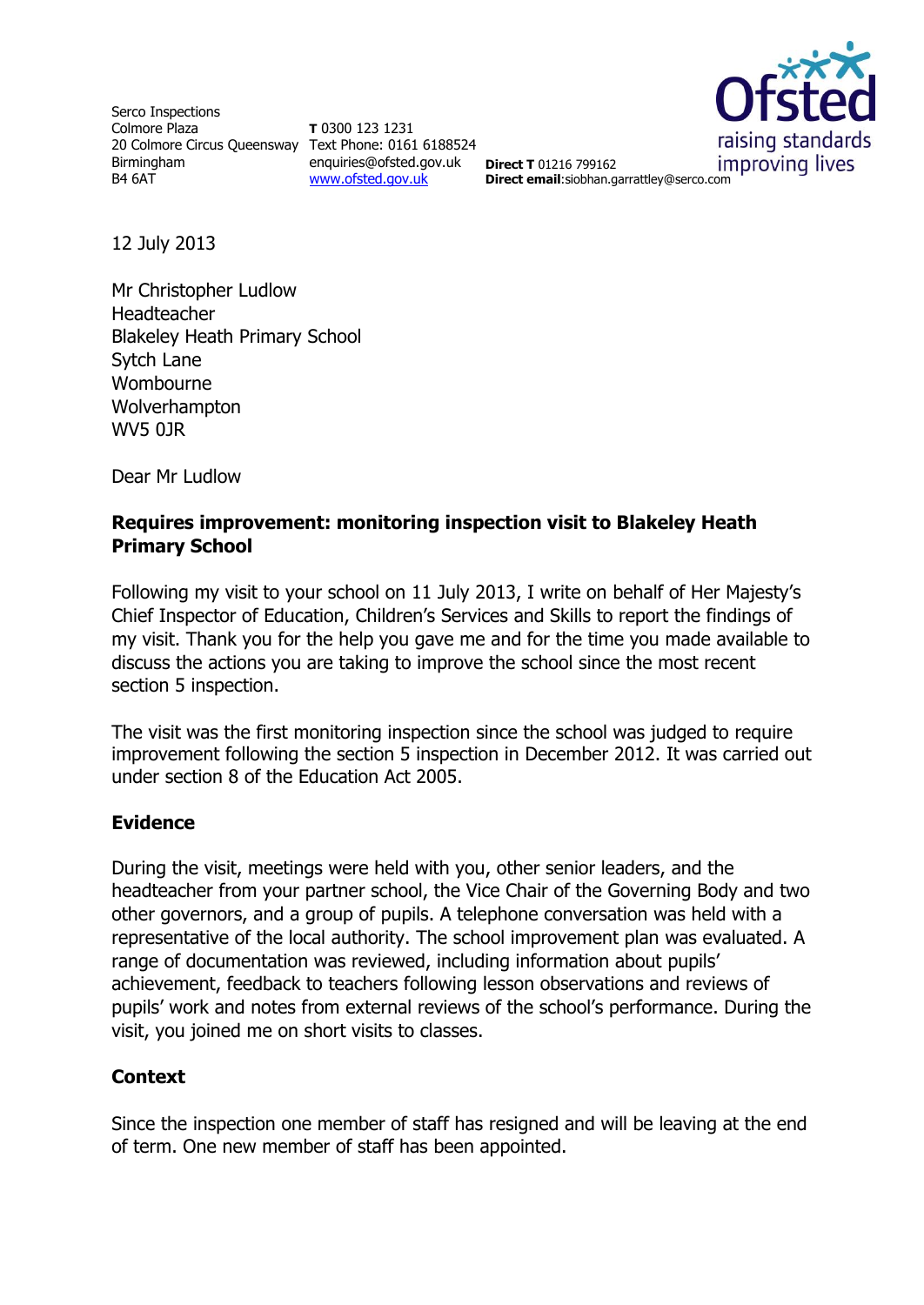#### **PROTECT-INSPECTION**



#### **Main findings**

You have established a clear vision for the school. You and your leadership team fully understand the scale of improvement that is required and have responded effectively to the issues raised in the last inspection. You have established a set of accurate information about pupils' achievement in reading, writing and mathematics across the school. Your records show that teachers' judgements about pupils' achievement have been carefully moderated and agreed with senior leaders. The local authority has supported this process. This means that you can now accurately check on the different rates of progress the pupils are making in every year group. Teachers are clear about what is expected of them and how they will be held accountable for pupils' achievement. Senior leaders and class teachers meet termly to discuss pupils' progress. This process is working well. However, your current system for collating this information and checking the achievement of different groups of pupils is overly complex. You are aware of the need to collate and present this information more concisely in order to gain a more strategic view of achievement.

You regularly check the quality of teaching and pupils' work. You have identified weaknesses in teaching and taken appropriate actions. These actions include the introduction of individual support plans for teachers. You have organised external training programmes for all staff, focused on raising the quality of teaching. You have supplemented this with coaching and mentoring programmes where necessary. Your monitoring file shows that your actions have led to improvements in the quality of teaching. However, your written feedback to teachers is not making full use of the standards set out by the government for teachers. You are aware of the need to confirm your judgements on teaching by using assessment data and pupils' work in order to gain a more detailed picture of the strengths and weaknesses of teaching over time. Current systems for doing this are too complicated because relevant information is held in too many different places.

You have taken actions to improve teachers' marking and feedback to pupils. Your monitoring files show signs of improvement in teachers' marking although this is not yet consistent across the school. Your monitoring of work in pupils' books also shows that the newly introduced system of 'star and a task' is helping pupils to know how to improve their work. Pupils value this. Your records shows an improving picture of pupils' progress overall with more pupils now working closer to national expectations in reading, writing and mathematics. Your records also show improvements in the achievement of those pupils eligible for pupil premium funding across the school. Your information shows that they are making good progress and there are some signs that the gap between the achievement of these pupils and others in school is beginning to narrow. However, this is not yet consistent across all subjects in all classes.

Your school improvement plan addresses all the key areas and includes suitable actions to improve the quality of teaching and the work of senior leaders. The plan